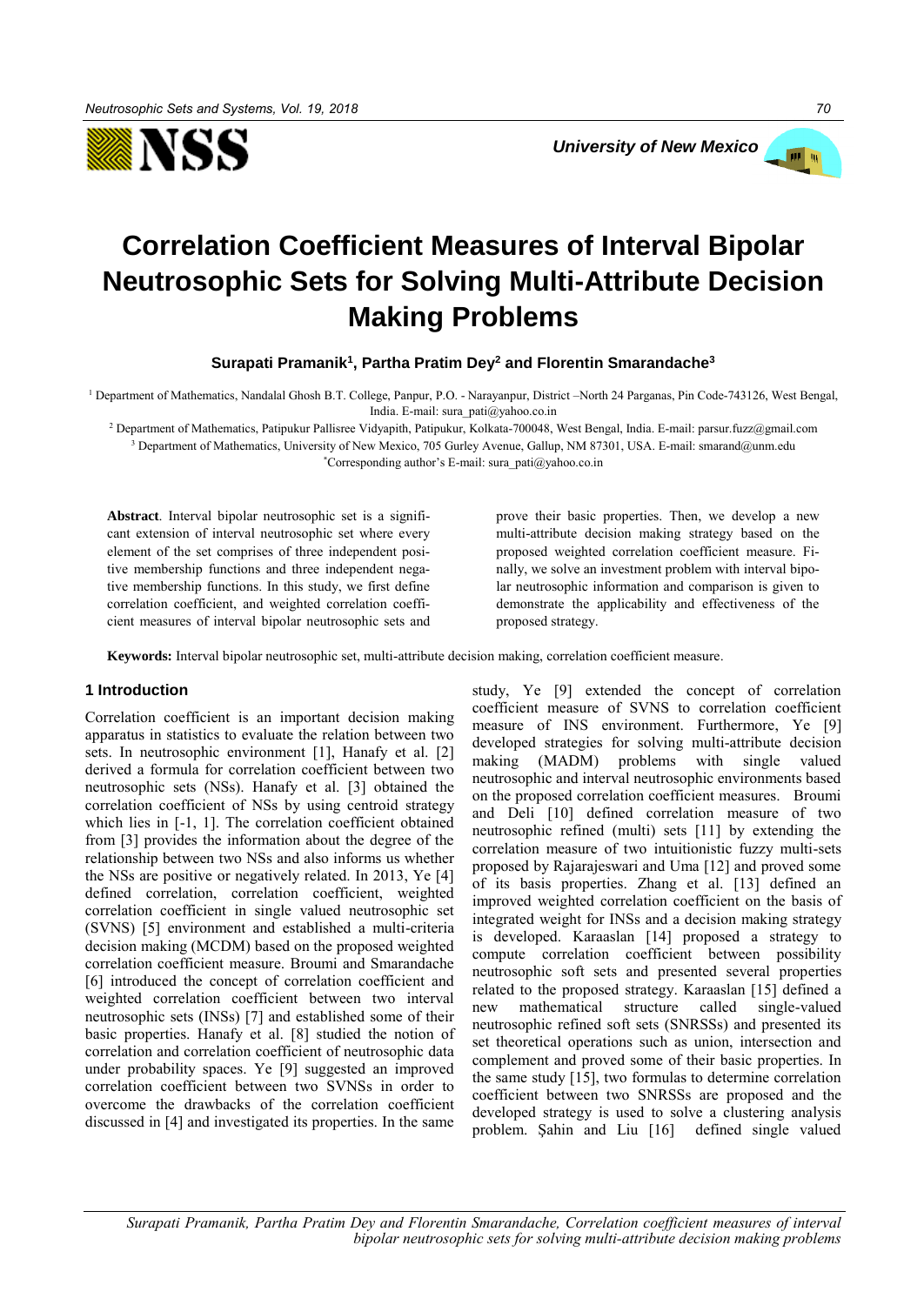neutrosophic hesitant fuzzy sets (SVNHFSs) and established some basic properties and finally proposed a decision making strategy. Liu and Luo [17] defined correlation coefficient and weighted correlation coefficient for interval-valued neutrosophic hesitant fuzzy sets (INHFSs) due to Liu and Shi [18] and studied their properties. Then, Liu and Luo [17] developed a MADM strategy within the framework of INHFSs based on weighted correlation coefficient. Ye [19] suggested a dynamic single valued neutrosophic multiset (DSVNM) based on dynamic information obtained from different time intervals in several practical situations in order to express dynamical data and operational relations of DSVNMs. In the same study [19], correlation coefficient and weighted correlation coefficient measures between DSVNMs are proposed and a MADM strategy is developed on the basis of the proposed weighted correlation coefficient under DSVNM setting. Recently, Ye [20] proposed two correlation coefficient between normal neutrosophic sets (NNSs) based on the score functions of normal neutrosophic numbers and investigated their essential properties. In the same study, Ye [20] formulated a MADM strategy by employing correlation coefficient of NNSs in normal neutrosophic environment. Pramanik et al. [21] defined correlation coefficient and weighted correlation coefficient between two rough neutrosophic sets and proved their basic properties. In the same study, Pramanik et al. [21] developed a multi-criteria decision making strategy based on the proposed correlation coefficient measure and solved an illustrative example in medical diagnosis.

In 2015, Deli et al. [22] introduced a novel concept called bipolar neutrosophic sets (BNSs) by generalizing the concepts of bipolar fuzzy sets [23, 24] and bipolar intuitionistic fuzzy sets [25]. In the same study, Deli et al. [22] defined score, accuracy and certainty functions to compare BNSs and formulated a MCDM approach based on the score, accuracy and certainty functions and bipolar neutrosophic weighted average operator  $(A_w)$  and bipolar neutrosophic weighted geometric operator (G*w*). In bipolar neutrosophic environment, Dey et al. [26] developed a MADM approach based on technique for order of preference by similarity to ideal solution (TOPSIS) strategy. Deli and Subas [27] and Şahin et al. [28] developed MCDM strategies based on correlation coefficient and Jaccard similarity measures, respectively in BNS environment. Uluçay et al. [29] defined Dice, weighted Dice similarity measures, hybrid and weighted hybrid similarity measures for MCDM problems with bipolar neutrosophic information. Pramanik et al. [30] defined projection, bidirectional projection and hybrid projection measures between BNSs and proved their basic properties and then, three new MADM models are developed based on proposed measures.

Mahmood et al. [31] and Deli et al. [32] incorporated the notion of interval bipolar neutrosophic sets (IBNSs) and defined some operations and operators for IBNSs. Recently, Pramanik et al. [33] defined new cross entropy and weighted cross entropy measures in BNS and IBNS environment and discussed some of their essential properties. In the same study, Pramanik et al. [33] developed two novel MADM strategies on the basis of the proposed weighted cross entropy measures.

## **Research gap:**

MADM strategy based on correlation coefficient under IBNSs environment.

## **This paper answers the following research questions**:

- i. Is it possible to introduce a novel correlation coefficient measure for IBNSs?
- ii. Is it possible to introduce a novel weighted correlation coefficient measure for IBNSs?
- iii. Is it feasible to formulate a novel MADM strategy based on the proposed correlation coefficient measure in IBNS environment?
- iv. Is it feasible to formulate a novel MADM strategy based on the proposed weighted correlation coefficient measure in IBNS environment?

# **Motivation:**

The aforementioned analysis presents the motivation behind developing correlation coefficient -based strategy for handling MADM problems with IBNS information.

The objectives of the paper are as follows:

- 1. To define a new correlation coefficient measure and a new weighted correlation coefficient measure in IBNS environment and prove their basic properties.
- 2. To develop a new MADM strategy based on weighted correlation coefficient measure in IBNS environment.

In order to fill the research gap, we propose correlation coefficient-based MADM strategy in IBNS environment.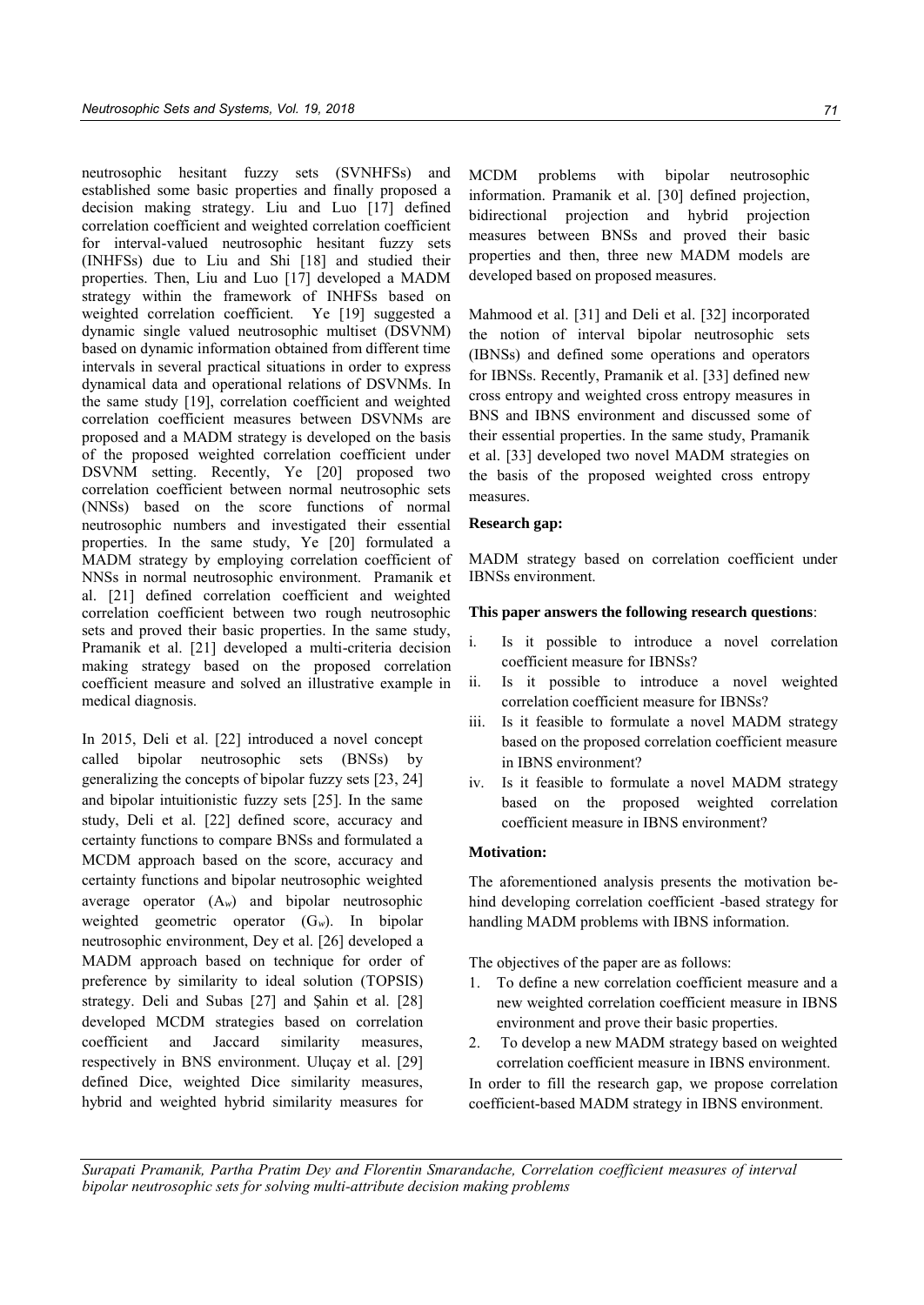Rest of the article is organized as follows. Section 2 provides the preliminaries of bipolar fuzzy sets, bipolar intuitionistic fuzzy sets, BNSs and IBNSs. Section 3 defines the correlation coefficient and weighted correlation coefficient measures in IBNS environment and establishes their basic properties. In section 4, a new MADM strategy based on the proposed weighted correlation coefficient measure is developed. In section 5, we solve a numerical example and comparison analysis is given. Finally, in the last section, conclusions are presented.

## **2 Preliminaries**

## **2.1 Bipolar fuzzy sets**

A bipolar fuzzy set [23, 24] *B* in *X* is characterized by a positive membership function  $\alpha_B^+(x)$  and a negative membership function  $\alpha_B^-(x)$ . A bipolar fuzzy set *B* is expressed in the following way.

 $B = \{x, \left\langle \alpha_B^+(x), \alpha_B^-(x) \right\rangle \mid x \in X\}$ 

where  $\alpha_B^+(x)$ :  $X \to [0, 1]$  and  $\alpha_B^-(x)$ :  $X \to [-1, 0]$  for each point  $x \in X$ .

## **2.2 Bipolar intuitionistic fuzzy sets**

Consider *X* be a non-empty set, then a BIFS [25] *E* is expressed in the following way.

$$
E = \{x, \left\langle \alpha_E^+(x), \alpha_E^-(x), \beta_E^+(x), \beta_E^-(x) \right\rangle \mid x \in X\}
$$

where  $\alpha_E^+(x), \beta_E^+(x)$ :  $X \to [0, 1]$  and  $\alpha_E^-(x), \beta_E^-(x)$ :  $X \to$ [-1, 0] for each point  $x \in X$  such that  $0 \le \alpha_E^+(x) + \beta_E^+(x) \le 1$ and  $-1 \le \alpha_E^-(x) + \beta_E^-(x) \le 0$ .

# **2.3 Bipolar neutrosophic sets**

A BNS [22]*M* in *X* is presented as follows:

$$
M = \{x, \left\langle \alpha_M^+(x), \beta_M^+(x), \gamma_M^+(x), \alpha_M^-(x), \beta_M^-(x), \gamma_M^-(x) \right\rangle \mid x \in X\}
$$

where  $\alpha_M^+(x)$ ,  $\beta_M^+(x)$ ,  $\gamma_M^+(x)$ :  $X \rightarrow [0, 1]$ and  $\alpha_M^-(x)$ ,  $\beta_M^-(x)$ ,  $\gamma_M^-(x)$ :  $X \rightarrow [-1, 0]$ . The positive membership degrees  $\alpha_M^+(x)$ ,  $\beta_M^+(x)$ ,  $\gamma_M^+(x)$  denote the truth membership, indeterminate membership, and false membership functions of an object  $x \in X$  corresponding to a BNS *M* and the negative membership degrees  $\alpha_M^-(x)$ ,  $\beta_M^-(x)$ ,  $\gamma_M^-(x)$  denote the truth membership, indeterminate membership, and false membership of an object  $x \in X$  to several implicit counter property associated with a BNS *M*.

# **Definition 2.3.1**

 $\text{Let, } M_1 = \{x, \left\langle \alpha_{M_1}^+(x), \beta_{M_1}^+(x), \gamma_{M_1}^+(x), \alpha_{M_1}^-(x), \beta_{M_1}^-(x), \gamma_{M_1}^-(x) \right\rangle \mid x \in$  $X$ } and  $M_2 = \{x, \langle \alpha^+_{M_2}(x), \beta^+_{M_2}(x), \gamma^+_{M_2}(x), \alpha^-_{M_2}(x), \beta^-_{M_2}(x), \gamma^-_{M_2}(x)\}$  $\overline{\phantom{a}}$  $x \in X$ } be any two BNSs. Then, a BNS  $M_1$  is contained in another BNS  $M_2$ , represented by  $M_1 \subseteq M_2$  if and only if  $\alpha^+_{M_1}(x) \leq \alpha^+_{M_2}(x)$ ,  $\beta^+_{M_1}(x) \geq \beta^+_{M_2}(x)$ ,  $\gamma^+_{M_1}(x) \geq \gamma^+_{M_2}(x)$ ;  $\alpha_{M_1}^-(x) \ge \alpha_{M_2}^-(x)$ ,  $\beta_{M_1}^-(x) \le \beta_{M_2}^-(x)$ ,  $\gamma_{M_1}^-(x) \le \gamma_{M_2}^-(x)$  for all  $x \in X$ .

# **Definition 2.3.2**

Let,  $M_1$  =  $\{x, \left\langle \alpha_{M_1}^+(x), \beta_{M_1}^+(x), \gamma_{M_1}^+(x), \alpha_{M_1}^-(x), \beta_{M_1}^-(x), \gamma_{M_1}^-(x) \right\} \quad | \quad x \in$  $X$ } and  $M_2$  =  $\{x, \left\langle \alpha_{M_2}^+(x), \beta_{M_2}^+(x), \gamma_{M_2}^+(x), \alpha_{M_2}^-(x), \beta_{M_2}^-(x), \gamma_{M_2}^-(x) \right\} \; | \; x \in$  $X$ } be any two BNSs [22], then  $M_1 = M_2$  if and only if  $\alpha_{M_1}^+(x) = \alpha_{M_2}^+(x), \ \beta_{M_1}^+(x) = \beta_{M_2}^+(x), \ \gamma_{M_1}^+(x) = \gamma_{M_2}^+(x),$  $\alpha_{M_1}^-(x) = \alpha_{M_2}^-(x), \ \beta_{M_1}^-(x) = \beta_{M_2}^-(x), \ \gamma_{M_1}^-(x) = \gamma_{M_2}^-(x)$  for all  $x \in X$ .

#### **Definition 2.3.3**

The complement of a BNS [33] *M* is  $M^c = \{x,$  $\left\langle \alpha_{_{M^{\,C}}}^{+}(x),\beta_{_{M^{\,C}}}^{+}(x),\gamma_{_{M^{\,C}}}^{+}(x),\alpha_{_{M^{\,C}}}^{-}(x),\beta_{_{M^{\,C}}}^{-}(x),\gamma_{_{M^{\,C}}}^{-}(x)\right\rangle \ \ \vert \ \ x\in \mathbb{R}^{+}$ *X*}

where

$$
\alpha_{M^c}^+(x) = \gamma_M^+(x), \ \beta_{M^c}^+(x) = 1 - \beta_M^+(x), \ \gamma_{M^c}^+(x) = \alpha_M^+(x);
$$
  

$$
\alpha_{M^c}^-(x) = \gamma_M^-(x), \ \beta_{M^c}^-(x) = -1 - \beta_M^-(x), \ \gamma_{M^c}^-(x) = \alpha_M^-(x).
$$

#### **Definition 2.3.4**

The union [30]of two BNSs  $M_1$  and  $M_2$  represented by  $M_1 \cup M_2$  is defined as follows:

 $M_1 \cup M_2 = \{ \text{Max } (T^+_{M_1}(x), T^+_{M_2}(x)), \text{Min } (T^+_{M_1}(x), T^+_{M_2}(x)),$ Min  $(F_{M_1}^+(x), F_{M_2}^+(x))$ , Min  $(T_{M_1}^-(x), T_{M_2}^-(x))$ , Max  $(I_{M_1}^-(x), I_{M_2}^-(x)),$  Max  $(F_{M_1}^-(x), F_{M_2}^-(x))\}, \forall x \in X$ .

#### **Definition 2.3.5**

The intersection [30] of two BNSs *M*<sup>1</sup> and *M*<sup>2</sup> denoted by  $M_1 \cap M_2$  is defined as follows:

|                                                                     | $M_1 \cap M_2$ = {Min $(T_M^+(x), T_M^+(x))$ ,                      | Max |
|---------------------------------------------------------------------|---------------------------------------------------------------------|-----|
|                                                                     | $(I_{M_1}^+(x), I_{M_2}^+(x)),$ Max $(I_{M_1}^+(x), F_{M_2}^+(x)),$ | Max |
| $(T_{M_1}^-(x), T_{M_2}^-(x)),$ Min $(T_{M_1}^-(x), T_{M_2}^-(x)),$ |                                                                     | Min |
| $(F_{M_1}^-(x), F_{M_2}^-(x))\}, \forall x \in X.$                  |                                                                     |     |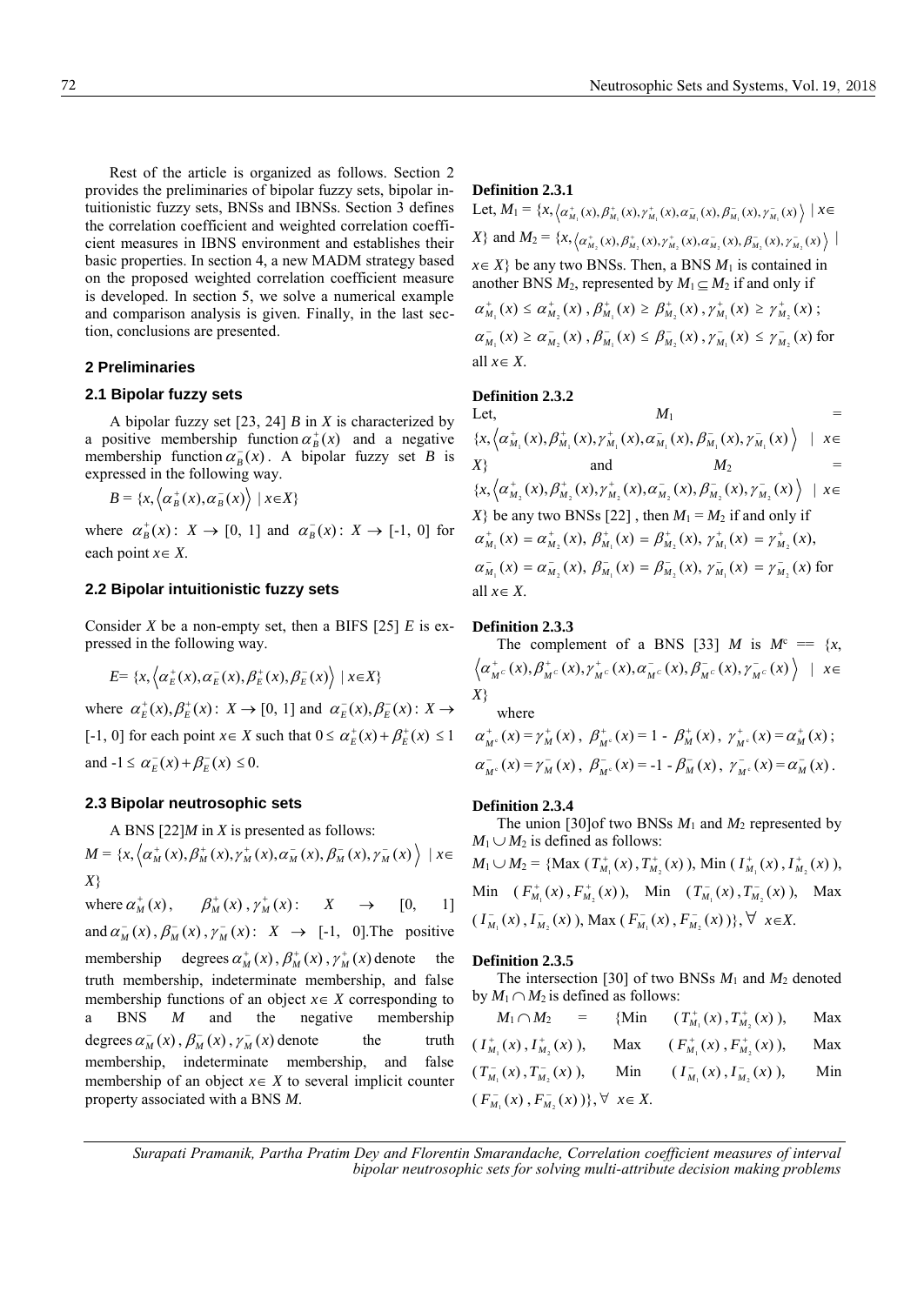# **2.4 Interval bipolar neutrosophic sets**

Consider *X* be the space of objects, then an IBNS [31, 32] *L* in *X* is is represented as follows:

$$
L = \left\{ x, \left\{ \begin{aligned} &\left[ \inf \alpha_L^+(x), \sup \alpha_L^+(x) \right], \left[ \inf \beta_L^+(x), \sup \beta_L^+(x) \right], \\ &\left[ \inf \gamma_L^+(x), \sup \gamma_L^+(x) \right], \left[ \inf \alpha_L^-(x), \sup \alpha_L^-(x) \right], \\ &\left[ \inf \beta_L^-(x), \sup \beta_L^-(x) \right], \left[ \inf \gamma_L^-(x), \sup \gamma_L^-(x) \right] \end{aligned} \right\} \mid x \in X \right\}
$$

where *L* is characterized by positive and negative truthmembership  $\alpha_L^+(x)$ ,  $\alpha_L^-(x)$ ; inderterminacy-membership  $\beta_L^+(x)$ ,  $\beta_L^-$ (*x*); falsity-membership  $\gamma_L^+(x)$ ,  $\gamma_L^-(x)$ functions respectively. Here,  $\alpha_L^+$  (*x*),  $\beta_L^+$  (*x*),  $\gamma_L^+(x) \subseteq [0,1]$ ;  $\alpha_L^-(x)$ ,  $\beta_L^-(x)$ ,  $\gamma_L^-(x) \subseteq [-1, 0]$  for all  $x \in X$ with the conditions  $0 \le \sup \alpha_L^+ (x) + \sup \beta_L^+ (x) + \sup$  $\gamma_L^+(x) \leq 3$ , and  $-3 \leq \sup \alpha_L^-(x) + \sup \beta_L^-(x) + \sup$  $\gamma_L^-(x) \leq 0.$ 

**Definition 2.4.1 :** Let  $L_I = \{x, \leq \lim_{L_I} \alpha_{L_I}^+(x), \sup_{L_I} \alpha_{L_I}^+(x)\};$  $\left[\inf \beta_{L_1}^+(x), \sup \beta_{L_1}^+(x)\right]; \left[\inf \gamma_{L_1}^+(x), \sup \gamma_{L_1}^+(x)\right]; \left[\inf \alpha_{L_1}^-(x),\right]$  $\sup \alpha_{L_1}^-(x)$ ];  $[\inf \beta_{L_1}^-(x), \sup \beta_{L_1}^-(x)]$ ;  $[\inf \gamma_{L_1}^-(x), \sup \gamma_{L_1}^-(x)]$  $> | x \in X$  and  $L_2 = \{x, \leq \left[ \inf \alpha_{L_2}^+ (x), \sup \alpha_{L_2}^+ (x) \right];$  $\left[ \inf \beta_{L_2}^+(x), \quad \sup \beta_{L_2}^+(x) \right]; \quad \left[ \inf \gamma_{L_2}^+(x), \quad \sup \gamma_{L_2}^+(x) \right];$  $[\inf \alpha_{L_2}^-(x), \quad \sup \alpha_{L_2}^-(x)]; \quad [\inf \beta_{L_2}^ (x)$ ,  $\sup \beta_{L_2}^-(x)$ ;  $\left[ \inf \gamma_{L_2}^-(x), \sup \gamma_{L_2}^-(x) \right] > |x \in X$  be two IBNSs [31] *.* Then  $L_I \subseteq L_2$  if and only if

 $\inf \alpha_{L_1}^+(x) \leq \inf \alpha_{L_2}^+(x)$ ,  $\sup \alpha_{L_1}^+(x) \leq \sup \alpha_{L_2}^+(x)$ ,  $\inf \beta_{L_1}^+(x) \geq \inf \beta_{L_2}^+$ (*x*),  $\sup \beta_{L_1}^+(x) \geq \sup \beta_{L_2}^+(x)$ ,  $\inf \gamma_{L_1}^+(x) \ge \inf \gamma_{L_2}^+(x)$ ,  $\sup \gamma_{L_1}^+(x) \ge \sup \gamma_{L_2}^+(x)$ ,  $\inf \alpha_{L_1}^-(x)$  $\geq \inf \alpha_{L_1}^-(x)$ ,  $\sup \alpha_{L_1}^-(x) \geq \sup \alpha_{L_2}^-(x)$ , inf  $\beta^-_{L_1}$  $f(x) \le \inf \beta_{L_2}^-(x)$ ,  $\sup \beta_{L_1}^-(x) \le \sup \beta_{L_2}^-(x)$ ,  $\inf \gamma_{L_1}^-(x) \le \inf$  $\gamma_{L_2}^{-}(x)$ , sup  $\gamma_{L_1}^{-}(x) \le \sup \gamma_{L_2}^{-}(x)$ , for all  $x \in X$ .

**Definition 2.4.2:** Consider  $L_I = \{x, \leq \lim_{L_I} \alpha_{L_I}^+(x),\}$  $\sup \alpha_{L_1}^+(x)$ ];  $\qquad \text{inf } \beta_{L_1}^+(x)$ ,  $\sup \beta_{L_1}^+(x)$ ;  $\qquad \text{inf } \gamma_{L_1}^+(x)$ ,  $\sup \gamma_{L_1}^+(x)$ ]; [ $\inf \alpha_{L_1}^-(x)$ ,  $\sup \alpha_{L_1}^-(x)$ ]; [ $\inf \beta_{L_1}^-(x)$ ,  $\sup \beta_{L_1}^-(x)$ ]; [inf  $\gamma_{L_1}^-(x)$ ,  $\sup \gamma_{L_1}^-(x)$ ] > |  $x \in X$ } and  $L_2 = \{x,$  $\langle \sin \theta \, \alpha_{L_2}^+ \alpha \rangle$ ,  $\sin \alpha_{L_2}^+ (x)$ ;  $[\sin \beta_{L_2}^+ (x), \sin \beta_{L_2}^+ (x)]$ ;  $\left[ \inf \gamma_{L_2}^+(x), \quad \sup \gamma_{L_2}^+(x) \right]; \quad \left[ \inf \alpha_{L_2}^-(x), \quad \sup \alpha_{L_2}^-(x) \right];$  $\left[\inf \beta_{L_2}^-(x), \sup \beta_{L_2}^-(x)\right]; \left[\inf \gamma_{L_2}^-(x), \sup \gamma_{L_2}^-(x)\right] > |x \in X$ be two IBNSs [31] *.* Then  $L_I = L_2$  if and only if

 $\inf \alpha_{L_1}^+(x) = \inf \alpha_{L_2}^+(x), \sup \alpha_{L_1}^+(x) = \sup \alpha_{L_2}^+(x),$  $\inf \beta_{L_1}^+(x) = \inf \beta_{L_2}^+(x)$ ,  $\sup \beta_{L_1}^+(x) = \sup \beta_{L_2}^+(x)$ ,  $\inf \gamma_{L_1}^+(x)$  $= \inf \gamma_{L_2}^+(x), \quad \sup \gamma_{L_1}^+(x) = \sup \gamma_{L_2}^+(x), \quad \inf \alpha_{L_1}^-(x) =$  $\inf \alpha_{L_2}^-(x)$ ,  $\sup \alpha_{L_1}^-(x) = \sup \alpha_{L_2}^-(x)$ ,  $\inf \beta_{L_1}^-(x) =$  $\inf \beta_{L_2}^-(x)$ ,  $\sup \beta_{L_1}^-(x) = \sup \beta_{L_2}^-(x)$ ,  $\inf \gamma_{L_1}^-(x) = \inf$  $\gamma_{L_2}^{-}(x)$ , sup  $\gamma_{L_1}^{-}(x) = \sup \gamma_{L_2}^{-}(x)$ , for all  $x \in X$ .

**Definition 2.4.3:** The complement [33]of  $L = \{x, \leq \text{inf}$  $\alpha_L^+(x)$ , sup  $\alpha_L^+(x)$ ]; [inf  $\beta_L^+(x)$ , sup  $\beta_L^+(x)$ ]; [inf  $\gamma_L^+(x)$ ,  $\sup \gamma_L^+(x)$ ];  $[\inf \alpha_L^-(x), \sup \alpha_L^-(x)]$ ;  $[\inf \beta_L^-(x), \sup \beta_L^-(x)]$ ;  $[\inf \gamma_L^-(x), \sup \gamma_L^-(x)] > |x \in X\}$  is defined as  $L^C = \{x, \leq X\}$  $[\inf \alpha_{L^c}^+(x), \quad \sup \alpha_{L^c}^+(x)]; \quad [\inf \beta_{L^c}^+(x), \quad \sup \beta_{L^c}^+(x)];$  $[\inf \gamma_{L^c}^+(x), \quad \sup \gamma_{L^c}^+(x)]; \quad [\inf \alpha_{L^c}^-(x), \quad \sup$  $\alpha_{L^c}^-(x)$ ];  $\left[\inf \beta_{L^c}^-(x), \sup \beta_{L^c}^-(x)\right]; \left[\inf \gamma_{L^c}^-(x), \sup \gamma_{L^c}^-(x)\right] > |x \in X$ where

 $\inf \alpha_{L^c}^+(x) = \inf \gamma_L^+(x), \sup \alpha_{L^c}^+(x) = \sup \gamma_L^+(x), \text{ inf}$  $\beta^+_{L^c}(x) = 1 - \sup \beta^+_{L}(x), \sup \beta^+_{L^c}(x) = 1 - \inf \beta^+_{L}(x),$  $\inf \gamma_{L^c}^+(x) = \inf \alpha_L^+, \sup \gamma_{L^c}^+(x) = \sup \alpha_L^+, \inf \alpha_{L^c}^-(x) =$  $\inf \gamma_L^-, \sup \alpha_{L^c}^-(x) = \sup \gamma_L^-, \inf \beta_{L^c}^-(x) = -1 - \sup \beta_L^-(x),$  $\sup \beta_{L^c}^-(x) = -1 - \inf \beta_L^-(x), \quad \inf \gamma_{L^c}^-(x) = \inf \alpha_L^-(x),$  $\sup \gamma_{L^c}^-(x) = \sup \alpha_L^-(x)$  for all  $x \in X$ .

# **3 Correlation coefficient measures under IBNSs setting**

**Definition 3.1:** Let  $L_1$  and  $L_2$  be two IBNSs in  $X = \{x_1, x_2, \dots, x_n\}$  $x_2, \ldots, x_n$ , then the correlation between  $L_1$  and  $L_2$  is defined as follows:  $R(L_1, L_2) =$ 

 $\overline{\phantom{a}}$  $\overline{\phantom{a}}$  $\overline{\phantom{a}}$  $\overline{\phantom{a}}$  $\overline{\phantom{a}}$  $\overline{\phantom{a}}$  $\overline{\phantom{a}}$  $\overline{\phantom{a}}$  $\overline{\phantom{a}}$  $\left(\inf \alpha_{L_1}^+(x_i) . \inf \alpha_{L_2}^+(x_i) + \sup \alpha_{L_1}^+(x_i) . \sup \alpha_{L_2}^+(x_i) + \right)$ J  $\overline{\phantom{a}}$  $\int \inf \beta_{L_1}^-(x_i) \cdot \inf \beta_{L_2}^-(x_i) + \sup \beta_{L_1}^-(x_i) \cdot \sup \beta_{L_2}^-(x_i) +$  $\overline{\phantom{a}}$  $\overline{\phantom{a}}$  $\overline{\phantom{a}}$  $\int \inf \gamma_L^+(x_i) \cdot \inf \gamma_L^+(x_i) + \sup \gamma_L^+(x_i) \cdot \sup \gamma_L^+(x_i) +$  $\overline{\phantom{a}}$  $\int \inf \beta_{L_1}^+(x_i) \cdot \inf \beta_{L_2}^+(x_i) + \sup \beta_{L_1}^+(x_i) \cdot \sup \beta_{L_2}^+(x_i) +$  $\left(\inf \gamma_{L_1}^-(x_i).\inf \gamma_{L_2}^-(x_i)+\sup \gamma_{L_1}^-(x_i).\sup \gamma_{L_2}^-(x_i)\right)$  $\sum_{i=1}^{\sum}$  inf  $\alpha_{L_1}^-(x_i)$ . inf  $\alpha_{L_2}^-(x_i)$  + sup  $\alpha_{L_1}^-(x_i)$ . sup  $\alpha_{L_2}^-(x_i)$  +  $1 \times 1$   $1 \times L_2 \times 1$   $1 \times L_1 \times 1$   $1 \times L_2$  $\alpha_{L_i}^-(x_i)$  inf  $\alpha_{L_i}^-(x_i)$  + sup  $\alpha_{L_i}^-(x_i)$  sup  $\alpha_{L_i}^-(x_i)$  $\mu_{\parallel}$  **i**  $\mu_{L_1}$  ( $\lambda_i$ ). **i**  $\mu_{L_2}$  ( $\lambda_i$ )  $\tau$  sup  $\mu_{L_1}$  ( $\lambda_i$ ). sup  $\mu_{L_2}$  ( $\lambda_i$ )  $\alpha$ <sup>*x*</sup>  $\alpha$ <sup>*x*</sup>  $\alpha$ <sup>*x*</sup>  $\alpha$ <sup>*x*</sup>  $\alpha$ <sup>*x*</sup>  $\alpha$ <sup>*x*</sup>  $\alpha$ <sup>*x*</sup>  $\alpha$ <sup>*x*</sup>  $\alpha$ <sup>*x*</sup>  $\alpha$ <sup>*x*</sup>  $\alpha$ <sup>*x*</sup>  $\alpha$ <sup>*x*</sup>  $\alpha$ <sup>*x*</sup>  $\alpha$ <sup>*x*</sup>  $\alpha$ <sup>*x*</sup>  $\alpha$ <sup>*x*</sup>  $\alpha$ <sup>*x*</sup>  $\alpha$ <sup>*x*</sup>  $\alpha$ <sup>*x*</sup>  $\alpha$ <sup>*x*</sup>  $\alpha$ <sup>*x*</sup>  $\alpha$ <sup>*x*</sup>

**Definition 3.2:** Consider *L<sup>1</sup>* and *L<sup>2</sup>* be two IBNSs in *X*  $= \{x_1, x_2, \ldots, x_n\}$ , then the correlation coefficient between *L<sup>1</sup>* and *L<sup>2</sup>* is defined as follows: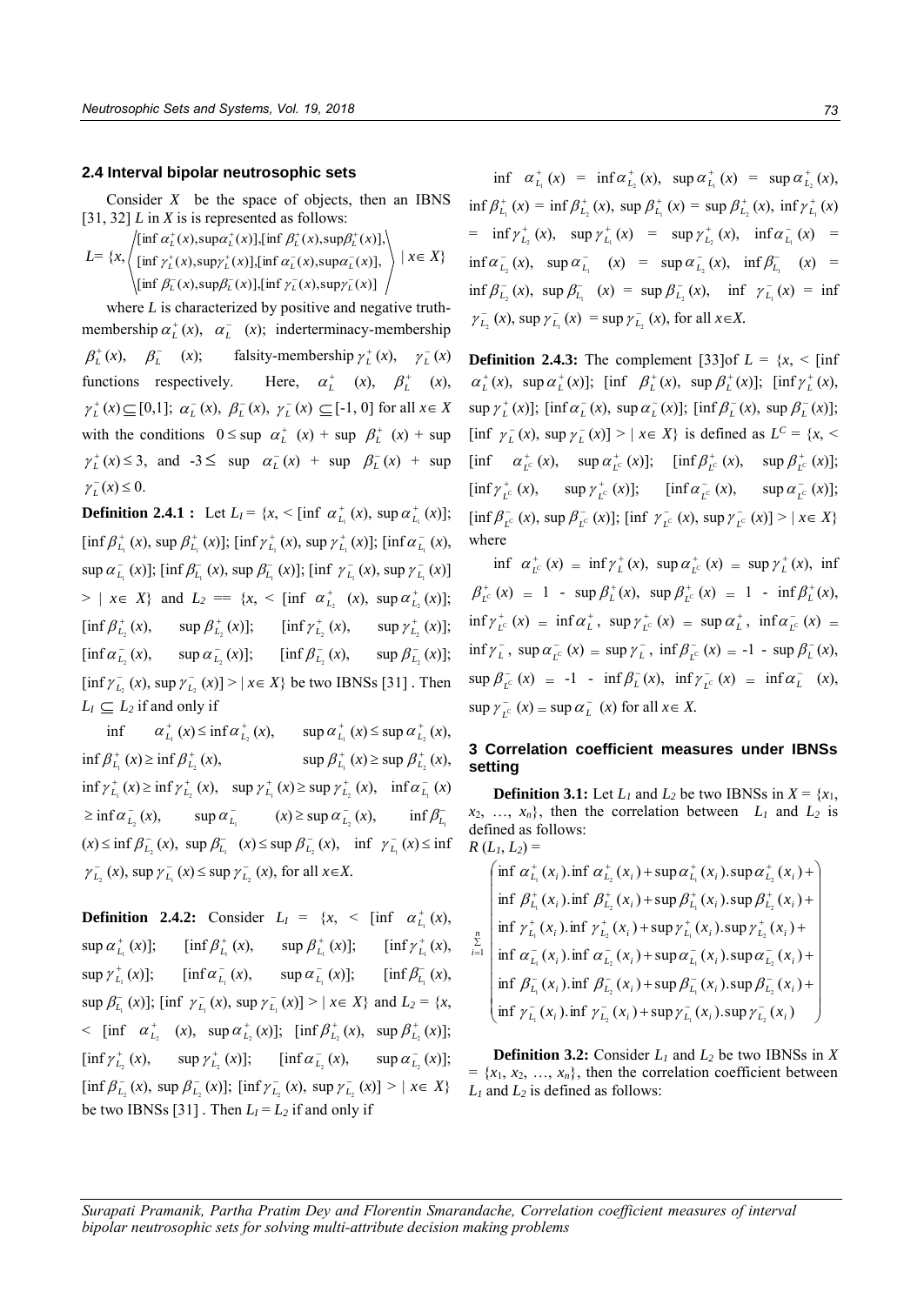$$
Cor(L_1, L_2) = \frac{R(L_1, L_2)}{[R(L_1, L_1).R(L_2, L_2)]^{1/2}}
$$
 (1)

 $\left(\inf \gamma_{L_1}^-(x_i).\inf \gamma_{L_2}^-(x_i)+\sup \gamma_{L_1}^-(x_i).\sup \gamma_{L_2}^-(x_i)\right)$ inf  $\beta_{L_1}^-(x_i)$ .inf  $\beta_{L_2}^-(x_i)$  + sup  $\beta_{L_1}^-(x_i)$ .sup  $\beta_{L_2}^-(x_i)$ inf  $\alpha_L^-(x_i)$ .inf  $\alpha_L^-(x_i)$  + sup $\alpha_L^-(x_i)$ .sup $\alpha_L^-(x_i)$ inf  $\gamma_L^+(x_i)$ .inf  $\gamma_L^+(x_i)$  + sup  $\gamma_L^+(x_i)$ .sup  $\gamma_L^+(x_i)$ inf  $\beta_L^+(x_i)$ .inf  $\beta_L^+(x_i)$  + sup  $\beta_L^+(x_i)$ .sup  $\beta_L^+(x_i)$  $\left(\inf \alpha_{L_1}^+(x_i) . \inf \alpha_{L_2}^+(x_i) + \sup \alpha_{L_1}^+(x_i) . \sup \alpha_{L_2}^+(x_i) + \right)$  $(L_1, L_2) = \sum_{i=1}^{n}$  $1 \times 1$   $1 \times 1$   $1 \times 1$   $1 \times 1$   $1 \times 1$  $1$  2 1 2 2 2 2 2 2 2 2 2 2 2  $2$  2 2  $2$  2  $2$  2  $2$  2  $2$  2  $2$  2  $2$  2  $2$  2  $2$  2  $2$  2  $2$  2  $2$  2  $2$  2  $2$  2  $2$  2  $2$  2  $2$  2  $2$  2  $2$  2  $2$  2  $2$  2  $2$  2  $2$  2  $2$  2  $2$  2  $2$  2  $2$  2  $2$  2  $2$  2  $2$  2  $2$  2  $2$  $1 \times 1$   $1 \times 1$   $1 \times 1$   $1 \times 1$   $1 \times 1$  $L_1 \setminus \cdots \setminus L_2 \setminus \cdots \setminus L_1 \setminus \cdots \setminus L_2$  $\sum_{r=1}^{\infty}$  inf  $\alpha^{-}(r)$  inf  $\alpha^{-}(r)$  + sup  $\alpha^{-}(r)$  sup  $\alpha^{-}$  $f(x)$  inf  $y^+(x)$  + cun  $y^+(x)$  cun  $y^+$  $f(x)$  inf  $Q^+(x)$  (and  $Q^+(x)$  cum  $Q^+$  $\overline{1}$  $\overline{\phantom{a}}$  $\overline{\mathcal{L}}$  $\overline{\phantom{a}}$  $\overline{\phantom{a}}$  $\overline{\phantom{a}}$  $\overline{\phantom{a}}$  $\overline{\phantom{a}}$  $\overline{\phantom{a}}$ J  $\mathsf{I}$  $\int \inf \beta_{L_1}^-(x_i) \cdot \inf \beta_{L_2}^-(x_i) + \sup \beta_{L_1}^-(x_i) \cdot \sup \beta_{L_2}^-(x_i) +$  $\parallel$  $\parallel$  $\parallel$  $\parallel$  $\parallel$  $\parallel$  $\overline{\phantom{a}}$  $+\sup \alpha_{L}^{-}(x_i).\sup \alpha_{L}^{-}(x_i)+$ + sup  $\gamma_L^+(x_i)$ .sup  $\gamma_L^+(x_i)$  +  $+\sup \beta_L^+(x_i).\sup \beta_L^+(x_i)+$  $=\sum_{n=1}^{\infty}$  $\int_{t=1}^{t=1}$  inf  $\alpha_{L_1}^{-}(x_i)$ . inf  $\alpha_{L_2}^{-}(x_i)$  + sup  $\alpha_{L_1}^{-}(x_i)$ . sup  $\alpha_{L_2}^{-}(x_i)$  $L_i(\lambda_i)$  **i**ll  $\ell_L(\lambda_i)$  is  $\sup_l \ell_{L_l}(\lambda_i)$  **is**  $\sup_l \ell_{L_l}(\lambda_i)$  $L_i$   $(\lambda_i)$  and  $\mu_{L_i}$   $(\lambda_i)$   $\pm$   $\sup \mu_{L_i}$   $(\lambda_i)$   $\sup \mu_{L_i}$   $(\lambda_i)$  $x_i$ ).inf  $\alpha_{i}$ <sup>-</sup> $(x_i)$  + sup  $\alpha_{i}$ <sup>-</sup> $(x_i)$ .sup  $\alpha_{i}$ <sup>-</sup> $(x_i)$  $x_i$ ). inf  $\gamma_L^+(x_i)$  + sup  $\gamma_L^+(x_i)$ . sup  $\gamma_L^+(x_i)$  $x_i$ ). inf  $\beta_L^+(x_i)$  + sup  $\beta_L^+(x_i)$ . sup  $\beta_L^+(x_i)$  $R(L_1, L_2) = \sum_{i=1}^{n} \left| \inf_{\alpha_i^{-}} \alpha_i^{-}(x_i) \cdot \inf_{\alpha_i^{-}} \alpha_i^{-}(x_i) + \sup_{\alpha_i^{-}} \alpha_i^{-}(x_i) \cdot \sup_{\alpha_i^{-}} \alpha_i^{-}(x_i) \right|$  $\gamma_L(x_i)$  m  $\gamma_L(x_i)$  + sup  $\gamma_L(x_i)$  sup  $\gamma$  $\beta_L^+(x_i)$ .inf  $\beta_L^+(x_i)$  + sup  $\beta_L^+(x_i)$ .sup  $\beta_L$ 

$$
R(L_1, L_1) = \sum_{i=1}^{n} \left( \frac{\left(\inf \alpha_{L_i}^+(x_i)\right)^2 + \left(\sup \alpha_{L_i}^+(x_i)\right)^2 + \left(\inf \beta_{L_i}^+(x_i)\right)^2 + \left(\sup \beta_{L_i}^+(x_i)\right)^2 + \left(\sup \beta_{L_i}^+(x_i)\right)^2 + \left(\sup \beta_{L_i}^+(x_i)\right)^2 + \left(\inf \alpha_{L_i}^-(x_i)\right)^2 + \left(\sup \alpha_{L_i}^-(x_i)\right)^2 + \left(\inf \beta_{L_i}^-(x_i)\right)^2 + \left(\sup \beta_{L_i}^-(x_i)\right)^2 + \left(\sup \beta_{L_i}^-(x_i)\right)^2 + \left(\sup \beta_{L_i}^-(x_i)\right)^2 \right)
$$

$$
R(L_2, L_2) = \sum_{i=1}^{n} \left( \frac{\left(\inf \alpha_{L_2}^+(x_i)\right)^2 + \left(\sup \alpha_{L_2}^+(x_i)\right)^2 + \left(\inf \beta_{L_2}^+(x_i)\right)^2 + \left(\sup \beta_{L_2}^+(x_i)\right)^2 + \left(\sup \beta_{L_2}^+(x_i)\right)^2 + \left(\sup \beta_{L_2}^-(x_i)\right)^2 + \left(\sup \alpha_{L_2}^-(x_i)\right)^2 + \left(\sup \alpha_{L_2}^-(x_i)\right)^2 + \left(\inf \beta_{L_2}^-(x_i)\right)^2 + \left(\sup \beta_{L_2}^-(x_i)\right)^2 + \left(\sup \beta_{L_2}^-(x_i)\right)^2 + \left(\sup \beta_{L_2}^-(x_i)\right)^2 + \left(\sup \beta_{L_2}^-(x_i)\right)^2 \right)
$$

**Theorem 1.** The correlation coefficient measure *Cor* (*L1*, *L2*) between two IBNSs *L1*, *L2* satisfies the following properties:

 $(C1)$   $Cor$   $(L_1, L_2) = Cor$   $(L_2, L_1)$  ;  $(C2)$   $0 \leq Cor(L_1, L_2) \leq 1;$ (C3) *Cor*  $(L_1, L_2) = 1$ , if  $L_1 = L_2$ .

*Proof:*

(1) 
$$
Cor(L_1, L_2) = \frac{R(L_1, L_2)}{[R(L_1, L_1) \times R(L_2, L_2)]^{1/2}}
$$

$$
= \frac{R(L_2, L_1)}{[R(L_2, L_2) \times R(L_1, L_1)]^{1/2}} = Cor(L_2, L_1).
$$

 $(R)$  Since,  $R$   $(L_1, L_2) \ge 0$ ,  $R$   $(L_1, L_1) \ge 0$ ,  $R$   $(L_2, L_2) \ge 0$ and using Cauchy-Schwarz inequality we can easily prove that  $Cor(L_1, L_2) \leq 1$ , therefore,  $0 \leq Cor(L_1, L_2) \leq 1$ .

(3) If  $L_1 = L_2$ , then inf  $\alpha_{L_1}^+(x) = \inf \alpha_{L_2}^+(x)$ , sup  $\alpha_{L_1}^+(x) =$  $\sup \alpha_{L_2}^+(x)$ ,  $\inf \beta_{L_1}^+(x) = \inf \beta_{L_2}^+(x)$ ,  $\sup \beta_{L_1}^+(x) =$  $\sup \beta_{L_2}^+(x)$ ,  $\inf \gamma_{L_1}^+(x) = \inf \gamma_{L_2}^+(x)$ ,  $\sup \gamma_{L_1}^+(x) = \sup \gamma_{L_2}^+(x)$ ,  $\inf \alpha_{L_1}^-(x) = \inf \alpha_{L_2}^-(x)$ ,  $\sup \alpha_{L_1}^-(x) = \sup \alpha_{L_2}^-(x)$ ,  $\inf \beta_{L_1}^-(x)$  $=\inf \beta^-_{L_2}(x)$ ,  $\sup \beta^-_{L_1}(x) = \sup \beta^-_{L_2}(x)$ ,  $\inf \alpha^-_{L_1}(x) = \inf$ 

 $\alpha_{L_2}^{-}(x)$ , sup  $\gamma_{L_1}^{-}(x) = \sup \gamma_{L_2}^{-}(x)$  for any  $x \in X$  and therefore,  $Cor(L_1, L_2) = 1$ .

**Definition 3.3:** Let  $w_i = (w_1, w_2, ..., w_n) \in [0, 1]$  be the weight vector of the elements  $x_i$  ( $j = 1, 2, ..., n$ ), the weighted correlation coefficient between two IBNSs *L1*, *L<sup>2</sup>* can be defined by the following formula

$$
Cor_w(L_1, L_2) = \frac{R_w(L_1, L_2)}{[R_w(L_1, L_1).R_w(L_2, L_2)]^{1/2}}
$$
 (2)

where

,

$$
R_{w}(L_{1},L_{2}) = \sum_{i=1}^{n} w_{i} \left( \inf_{\gamma_{L_{i}}}(x_{i}) \inf \beta_{L_{2}}^{+}(x_{i}) + \sup_{\gamma_{L_{1}}}(x_{i}) \sup_{\gamma_{L_{1}}}(x_{i}) \sup_{\gamma_{L_{2}}}(x_{i}) + \right) \left( \inf_{\gamma_{L_{1}}}(x_{i}) \inf \gamma_{L_{1}}^{+}(x_{i}) \inf \gamma_{L_{2}}^{+}(x_{i}) + \sup_{\gamma_{L_{1}}}(x_{i}) \sup_{\gamma_{L_{1}}}(x_{i}) \sup_{\gamma_{L_{1}}}(x_{i}) + \right) \left( \inf_{\gamma_{L_{1}}}(x_{i}) \inf \alpha_{L_{1}}^{-}(x_{i}) + \sup_{\gamma_{L_{1}}}(x_{i}) \sup_{\gamma_{L_{1}}}(x_{i}) \sup_{\gamma_{L_{1}}}(x_{i}) + \right) \left( \inf_{\gamma_{L_{1}}}(x_{i}) \inf \beta_{L_{2}}^{-}(x_{i}) + \sup_{\gamma_{L_{1}}}(x_{i}) \sup_{\gamma_{L_{1}}}(x_{i}) \sup_{\gamma_{L_{1}}}(x_{i}) + \right) \left( \inf_{\gamma_{L_{1}}}(x_{i}) \inf \gamma_{L_{1}}^{-}(x_{i}) + \sup_{\gamma_{L_{1}}}(x_{i}) \sup_{\gamma_{L_{1}}}(x_{i}) \sup_{\gamma_{L_{1}}}(x_{i}) \right)
$$

$$
R_{w}(L_{1}, L_{1}) = \sum_{i=1}^{n} w_{i} \left( \frac{(\inf \alpha_{L_{1}}^{+}(x_{i}))^{2} + (\sup \alpha_{L_{1}}^{+}(x_{i}))^{2} + (\inf \beta_{L_{1}}^{+}(x_{i}))^{2} + (\sup \beta_{L_{1}}^{+}(x_{i}))^{2} + (\sup \beta_{L_{1}}^{+}(x_{i}))^{2} + (\sup \beta_{L_{1}}^{+}(x_{i}))^{2} + (\inf \alpha_{L_{1}}^{-}(x_{i}))^{2} + (\sup \alpha_{L_{1}}^{-}(x_{i}))^{2} + (\inf \beta_{L_{1}}^{-}(x_{i}))^{2} + (\sup \beta_{L_{1}}^{-}(x_{i}))^{2} \right)
$$

$$
R(L_2, L_2) = \sum_{i=1}^{n} w_i \begin{pmatrix} (\inf \alpha_{L_2}^+(x_i))^2 + (\sup \alpha_{L_2}^+(x_i))^2 + (\inf \beta_{L_2}^+(x_i))^2 + \\ (\sup \beta_{L_2}^+(x_i))^2 + (\inf \gamma_{L_2}^+(x_i))^2 + (\sup \gamma_{L_2}^+(x_i))^2 + \\ (\inf \alpha_{L_2}^-(x_i))^2 + (\sup \alpha_{L_2}^-(x_i))^2 + (\inf \beta_{L_2}^-(x_i))^2 + \\ (\sup \beta_{L_2}^-(x_i))^2 + (\inf \gamma_{L_2}^-(x_i))^2 + (\sup \gamma_{L_2}^-(x_i))^2 \end{pmatrix}
$$

If  $w = (1/n, 1/n, ..., 1/n)^T$ , the Eq. (2) is reduced to Eq. (1).

**Theorem 2.** The weighted correlation coefficient measure *Cor<sup>w</sup>* (*L1*, *L2*) between two IBNSs *L1*, *L2 also* satisfies the following properties:

 $(C1) \text{Cor}_{w}(L_1, L_2) = \text{Cor}_{w}(L_2, L_1);$  $(C2)$   $0 \leq Cor_w(L_1, L_2) \leq 1;$ (C3)  $Cor_w(L_1, L_2) = 1$ , if  $L_1 = L_2$ .

*Proof:*

(1) 
$$
Cor_w(L_1, L_2) = \frac{R_w(L_1, L_2)}{[R_w(L_1, L_1).R_w(L_2, L_2)]^{1/2}}
$$

$$
= \frac{R_w(L_2, L_1)}{[R_w(L_2, L_2).R_w(L_1, L_1)]^{1/2}} = Cor_w(L_2, L_1).
$$

(2) Since,  $R_w$  ( $L_1$ ,  $L_2$ )  $\geq$  0,  $R_w$  ( $L_1$ ,  $L_1$ )  $\geq$  0,  $R_w$  ( $L_2$ ,  $(L_2) \geq 0$  and using Cauchy-Schwarz inequality we can easily prove that  $Cor_w(L_1, L_2) \le 1$ , so,  $0 \le Cor_w(L_1, L_2) \le 1$ .

*Surapati Pramanik, Partha Pratim Dey and Florentin Smarandache, Correlation coefficient measures of interval bipolar neutrosophic sets for solving multi-attribute decision making problems*

where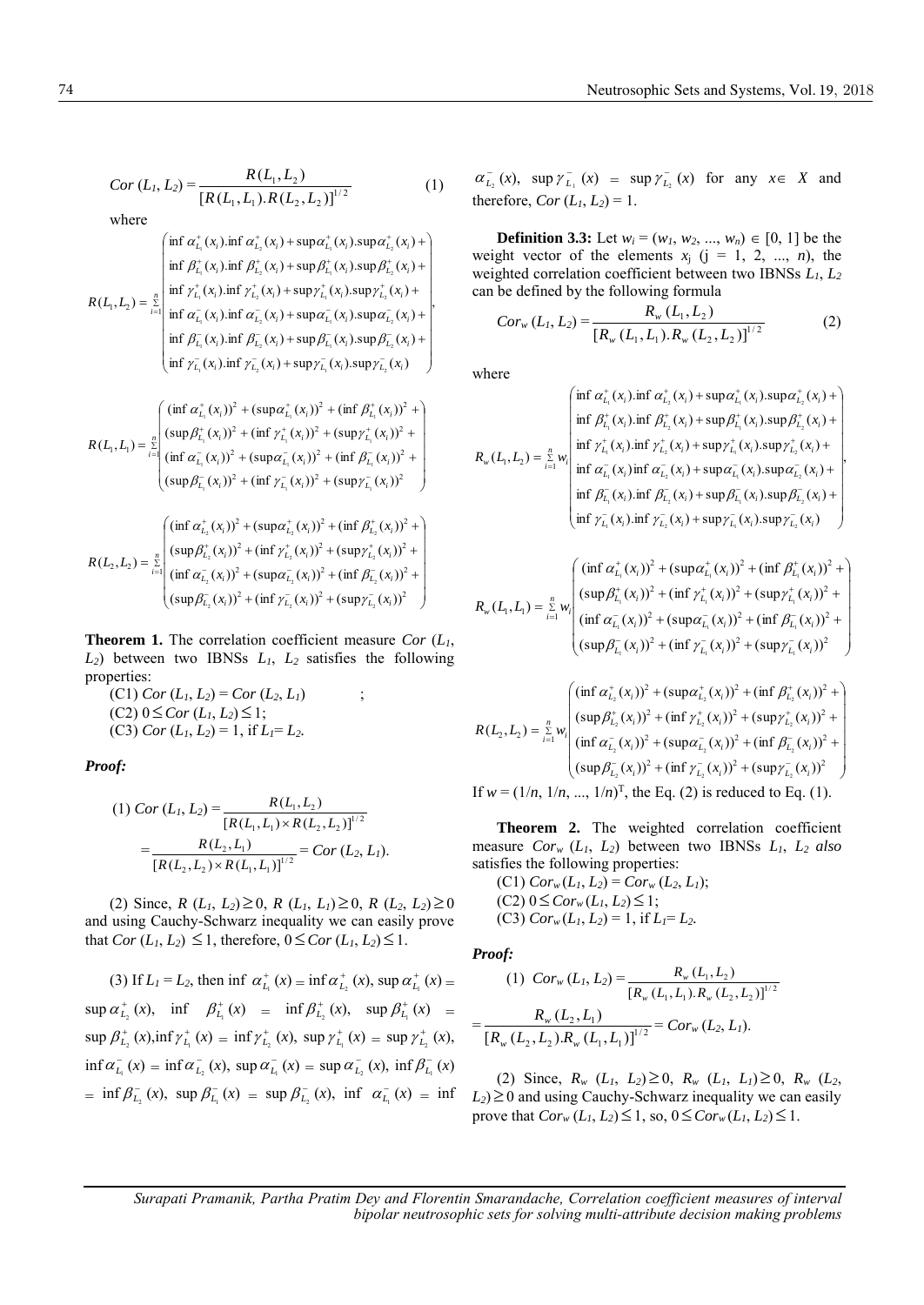(3) If  $L_1 = L_2$ , then inf  $\alpha_{L_1}^+(x) = \inf \alpha_{L_2}^+(x)$ , sup  $\alpha_{L_1}^+(x) =$  $\sup \alpha_{L_2}^+(x)$ ,  $\inf \beta_{L_1}^+(x) = \inf \beta_{L_2}^+(x)$ ,  $\sup \beta_{L_1}^+(x) =$  $\sup \beta_{L_2}^+(x)$ ,  $\inf \gamma_{L_1}^+(x) = \inf \gamma_{L_2}^+(x)$ ,  $\sup \gamma_{L_1}^+(x) = \sup \gamma_{L_2}^+(x)$ ,  $\inf \alpha_{L_1}^-(x) = \inf \alpha_{L_2}^-(x)$ ,  $\sup \alpha_{L_1}^-(x) = \sup \alpha_{L_2}^-(x)$ ,  $\inf \beta_{L_1}^-(x)$  $=\inf \beta^-_{L_2}(x)$ ,  $\sup \beta^-_{L_1}(x) = \sup \beta^-_{L_2}(x)$ ,  $\inf \alpha^-_{L_1}(x) = \inf$  $\alpha_{L_2}^-(x)$ , sup  $\gamma_{L_1}^-(x) = \sup \gamma_{L_2}^-(x)$  for any  $x \in X$  and hence,  $Cor_w(L_1, L_2) = 1$ .

**Example 1.** Suppose that  $L_1 = \{0.3, 0.7\}, [0.3, 0.8],$  $[0.5, 0.9]$ ,  $[-0.9, -0.3]$ ,  $[-0.6, -0.2]$ ,  $[-0.8, -0.4] >$  and  $L_2 = \langle$ [0.1, 0.6], [0.2, 0.7], [0.3, 0.5], [-0.8, -0.2], [-0.8, -0.3], [-  $0.7, -0.4$  > be two IBNSs, then correlation coefficient between  $L_1$  and  $L_2$  is obtain using Eq. (1) as follows:

 $Cor(L_1, L_2) = 0.4870391.$ 

**Example 2.** If  $w = 0.4$ , then the weighted correlation coefficient between  $L_1 = \{0.3, 0.7\}$ ,  $[0.3, 0.8]$ ,  $[0.5, 0.9]$ ,  $[-0.9, -0.3]$ ,  $[-0.6, -0.2]$ ,  $[-0.8, -0.4] >$  and  $L_2 = \{0.1, 0.6\}$ ,  $[0.2, 0.7], [0.3, 0.5], [-0.8, -0.2], [-0.8, -0.3], [-0.7, -0.4] >$ is calculated by using Eq. (2) as follows.

 $Cor_w(L_1, L_2) = 0.5689123$ .

## **4. MADM strategy based on weighted correlation coefficient measure in IBNS environment**

In this section, we have developed a novel MADM strategy based on weighted correlation coefficient measure in interval bipolar neutrosophic environment. Let,  $F = \{F_1,$  $F_2$ , ...,  $F_m$ ,  $(m \ge 2)$  be a discrete set of *m* feasible alternatives,  $G = \{G_1, G_2, ..., G_n\}$ ,  $(n \ge 2)$  be a set of *n* predefined attributes and  $w_i$  be the weight vector of the attributes such that  $0 \leq w_j \leq 1$  and  $\sum_{j=1}^n$  $\sum_{j=1}^{n} w_j = 1$ . The steps for solving MADM problems in IBNS environment are presented as follows.

**Step 1**. The evaluation of the performance value of alternative  $F_i$  ( $i = 1, 2, ..., m$ ) with regard to the predefined attribute  $G_j$  ( $j = 1, 2, ..., n$ ) provided by the decision maker or expert can be presented in terms of interval bipolar neutrosophic values  $q_{ij} = \langle \left[ \inf \alpha_{ij}^+ , \sup \alpha_{ij}^+ \right], \left[ \inf \beta_{ij}^+ , \sup \beta_{ij}^- \right]$  $\beta_{ij}^+$ ], [inf  $\gamma_{ij}^+$ , sup  $\gamma_{ij}^+$ ], [inf  $\alpha_{ij}^-$ , sup  $\alpha_{ij}^-$ ], [inf  $\beta_{ij}^-$ , sup  $\beta_{ij}^-$ ], [inf  $\gamma_{ij}^-$ , sup  $\gamma_{ij}^-$ ] > = < *c*<sub>ij</sub>, *d*<sub>ij</sub>, *e*<sub>ij</sub>, *f*<sub>ij</sub>, *g*<sub>ij</sub>, *h*<sub>ij</sub>, *r*<sub>ij</sub>, *s*<sub>ij</sub>, *t*<sub>ij</sub>,  $u_{ij}$ ,  $v_{ij}$ ,  $w_{ij}$ ,  $i = 1, 2, ..., m$ ;  $j = 1, 2, ..., n$ . The interval bipolar neutrosophic decision matrix  $[\widetilde{R}_{ij}]_{m \times n}$  is presented as given below.

$$
\left[\widetilde{R}_{ij}\right]_{m\times n} = \begin{bmatrix} F_1 \\ F_2 \\ \vdots \\ F_n \end{bmatrix} \left( \begin{array}{cccc} q_1 & q_1 & \dots & q_n \\ q_{11} & q_{12} & \dots & q_{1n} \\ q_{21} & q_{22} & \dots & q_{2n} \\ \vdots & \vdots & \ddots & \vdots \\ q_{m1} & q_{m2} & \dots & q_{mn} \end{array} \right)
$$

**Step 2.**The interval bipolar neutrosophic positive ideal solution (IBN-PIS) can be defined as follows:  $Q^* = \langle c_j^* \rangle$ ,

$$
d_j^+, e_j^+, f_j^+, g_j^+, h_j^+, r_j^+, s_j^+, t_j^+, u_j^+, v_j^+, w_j^+ > = \langle \{ \{ \text{Max}(c_{ij}) | j \in J^+; \text{ Min}(c_{ij}) | j \in J^+ \}, \{ \text{Max}(d_{ij}) | j \in J^+ \}; \right\}
$$
\n
$$
N_{\text{in}}(d_{ij}) | j \in J^+ \}
$$
\n
$$
N_{\text{in}}(d_{ij}) | j \in J^+ \}
$$
\n
$$
N_{\text{in}}(f_{ij}) | j \in J^+ \}
$$
\n
$$
N_{\text{in}}(f_{ij}) | j \in J^+ \}
$$
\n
$$
N_{\text{in}}(f_{ij}) | j \in J^+ \}
$$
\n
$$
N_{\text{in}}(f_{ij}) | j \in J^+ \}
$$
\n
$$
N_{\text{in}}(g_{ij}) | j \in J^+ \}
$$
\n
$$
N_{\text{in}}(g_{ij}) | j \in J^+ \}
$$
\n
$$
N_{\text{in}}(h_{ij}) | j \in J^+ \}
$$
\n
$$
N_{\text{in}}(h_{ij}) | j \in J^+ \}
$$
\n
$$
N_{\text{in}}(h_{ij}) | j \in J^+ \}
$$
\n
$$
N_{\text{in}}(f_{ij}) | j \in J^+ \}
$$
\n
$$
N_{\text{in}}(f_{ij}) | j \in J^+ \}
$$
\n
$$
N_{\text{in}}(f_{ij}) | j \in J^+ \}
$$
\n
$$
N_{\text{in}}(f_{ij}) | j \in J^+ \}
$$
\n
$$
N_{\text{in}}(f_{ij}) | j \in J^+ \}
$$
\n
$$
N_{\text{in}}(h_{ij}) | j \in J^+ \}
$$
\n
$$
N_{\text{in}}(h_{ij}) | j \in J^+ \}
$$
\n
$$
N_{\text{in}}(h_{ij}) | j \in J^+ \}
$$
\n
$$
N_{\text{in}}(h_{ij}) | j \in J^+ \}
$$
\n
$$
N_{\text{in}}(h_{ij}) | j \in J^+ \}
$$
\n
$$
N_{\text{in}}
$$

Step 3. The weighted correlation coefficient of IBNS between alternative  $F_i$  ( $i = 1, 2, ..., m$ ) and the ideal alternative  $Q^*$  can be derived as follows:

$$
Cor_w(F_i, Q^*) = \frac{R_w(F_i, Q^*)}{[R_w(F_i, F_i), R_w(Q^*, Q^*)]^{1/2}}
$$
  
where,

$$
R_w(F_i, Q^*) = \frac{\sum\limits_j^n w_j [c_{ij}c_j^+ + d_{ij}d_j^+ + e_{ij}c_j^+ + f_{ij}f_j^+ + g_{ij}g_j^+ + h_{ij}h_j^+ +
$$
  

$$
r_{ij}r_j^+ + s_{ij}s_j^+ + t_{ij}t_j^+ + u_{ij}u_j^+ + v_{ij}v_j^+ + w_{ij}w_j^+]
$$

$$
R_{w}(F_{i}, F_{i}) = \frac{1}{2} \sum_{j=1}^{n} (V_{ij})^{2} + (d_{ij})^{2} + (e_{ij})^{2} + (f_{ij})^{2} + (g_{ij})^{2} + (h_{ij})^{2} + (h_{ij})^{2}
$$
  

$$
+ (V_{ij})^{2} + (g_{ij})^{2} + (h_{ij})^{2} + (h_{ij})^{2} + (h_{ij})^{2} + (h_{ij})^{2}
$$

$$
R_w(Q^*,Q^*) = \sum_{i=\{r_j^+\}}^n w_j [(c_j^+)^2 + (d_j^+)^2 + (e_j^+)^2 + (f_j^+)^2 + (g_j^+)^2 + (h_j^+)^2 + ...
$$
  

$$
= (r_j^+)^2 + (s_j^+)^2 + (t_j^+)^2 + (u_j^+)^2 + (v_j^+)^2 + (w_j^+)^2]
$$

**Step 4:** The biggest value of  $Cor_w(F_i, Q^*)$ , i = 1, 2, ..., *m* implies  $F_i$ ,  $(i = 1, 2, ..., m)$  is the better alternative.

In Fig 1. we represent the steps for solving MADM problems based on weighted correlation coefficient measure in IBNS environment.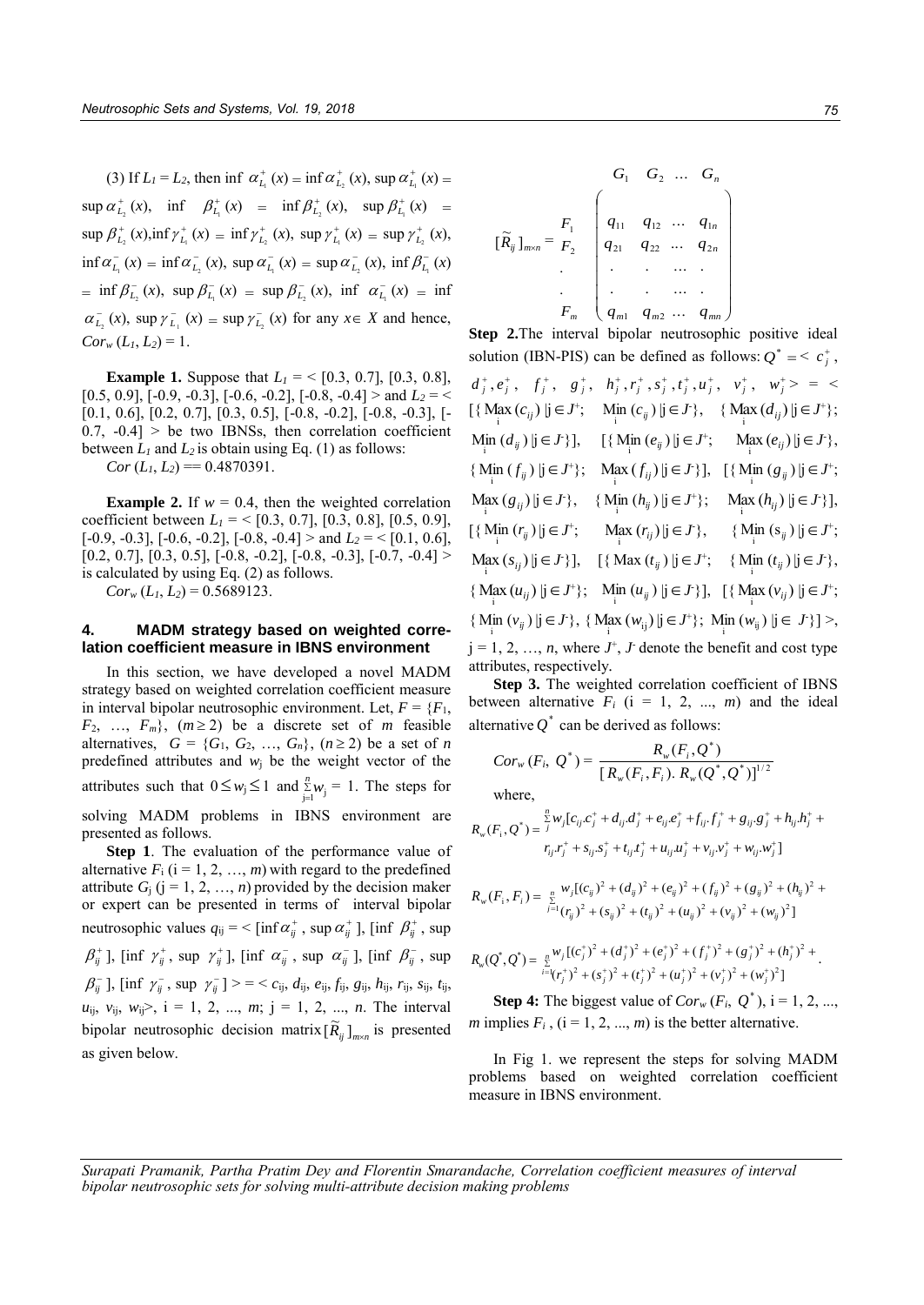

Figure.1 Decision making procedure of proposed MADM strategy

## **5. Numerical example**

In this section, an illustrative numerical problem is solved to illustrate the proposed strategy. We consider an MADM studied in [31, 33] where there are four possible alternatives to invest money namely, a food company  $(F_1)$ , a car company  $(F_2)$ , a arm company  $(F_3)$ , and a computer company  $(F_4)$ . The investment company must take a decision based on the three predefined attributes namely growth analysis  $(G_1)$ , risk analysis  $(G_2)$ , and environment analysis  $(G_3)$  where  $G_1$ ,  $G_2$  are the benefit type and  $G_3$  is the cost type attribute [34] and the weight vector of  $G_1$ ,  $G_2$ , and *G*<sub>3</sub> is given by  $w = (w_1, w_2, w_3) = (0.35, 0.25, 0.4)$  [31].

The proposed strategy consisting of the following steps:

**Step 1.** The evaluation of performance value of the alternatives with respect to the attributes provided by the decision maker can be expressed by interval bipolar neutrosophic values and the decision matrix is presented as follows:

# Interval bipolar neutrosophic decision matrix *G*1

| $[(0.4, 0.5], [0.2, 0.3], [0.3, 0.4], [-0.3, -0.2], [-0.4, -0.3], [-0.5, -0.4]]$ |  |
|----------------------------------------------------------------------------------|--|
|                                                                                  |  |

- $[(0.6, 0.7], [0.1, 0.2], [0.2, 0.3], [-0.2, -0.1], [-0.3, -0.2], [-0.7, -0.6]]$  $|F_2$  $\left( \begin{array}{c} F_1 \end{array} \right)$
- $\left[ \left[ 0.3, 0.6 \right], \left[ 0.2, 0.3 \right], \left[ 0.3, 0.4 \right], \left[ -0.3, -0.2 \right], \left[ -0.4, -0.3 \right], \left[ -0.6, -0.3 \right] \right]$  $\left| \right. F_{3}$
- $[[0.7, 0.8],[0.2, 0.5],[0.3, 0.4],[-0.5, -0.2],[-0.4, -0.5],[-0.0, -0.5]]$  $[0.7, 0.8]$ ,  $[0.0, 0.1]$ ,  $[0.1, 0.2]$ ,  $[-0.1, -0.0]$ ,  $[-0.2, -0.1]$ ,  $[-0.8, -0.7]$  $\overline{\phantom{a}}$  $\bigcup$
- *G*2  $[0.4, 0.6]$ ,  $[0.1, 0.3]$ ,  $[0.2, 0.4]$ ,  $[-0.3, -0.1]$ ,  $[-0.4, -0.2]$ ,  $[-0.6, -0.4]$  $[(0.6, 0.7], [0.1, 0.2], [0.2, 0.3], [-0.2, -0.1], [-0.3, -0.2], [-0.7, -0.6]]$  $|F_2$  $\left( \begin{array}{c} F_1 \end{array} \right)$
- $\left[ \left[ 0.5, 0.6\right], \left[ 0.2, 0.3\right], \left[ 0.3, 0.4\right], \left[ -0.3, -0.2\right], \left[ -0.4, -0.3\right], \left[ -0.6, -0.5\right] \right]$  $\left| \right. F_{3}$
- $[(0.6, 0.7],[0.1, 0.2],[0.1, 0.3],[-0.2-0.1],[-0.3,-0.1],[-0.7,-0.6]]$  $\bigg\downarrow$   $F_4$

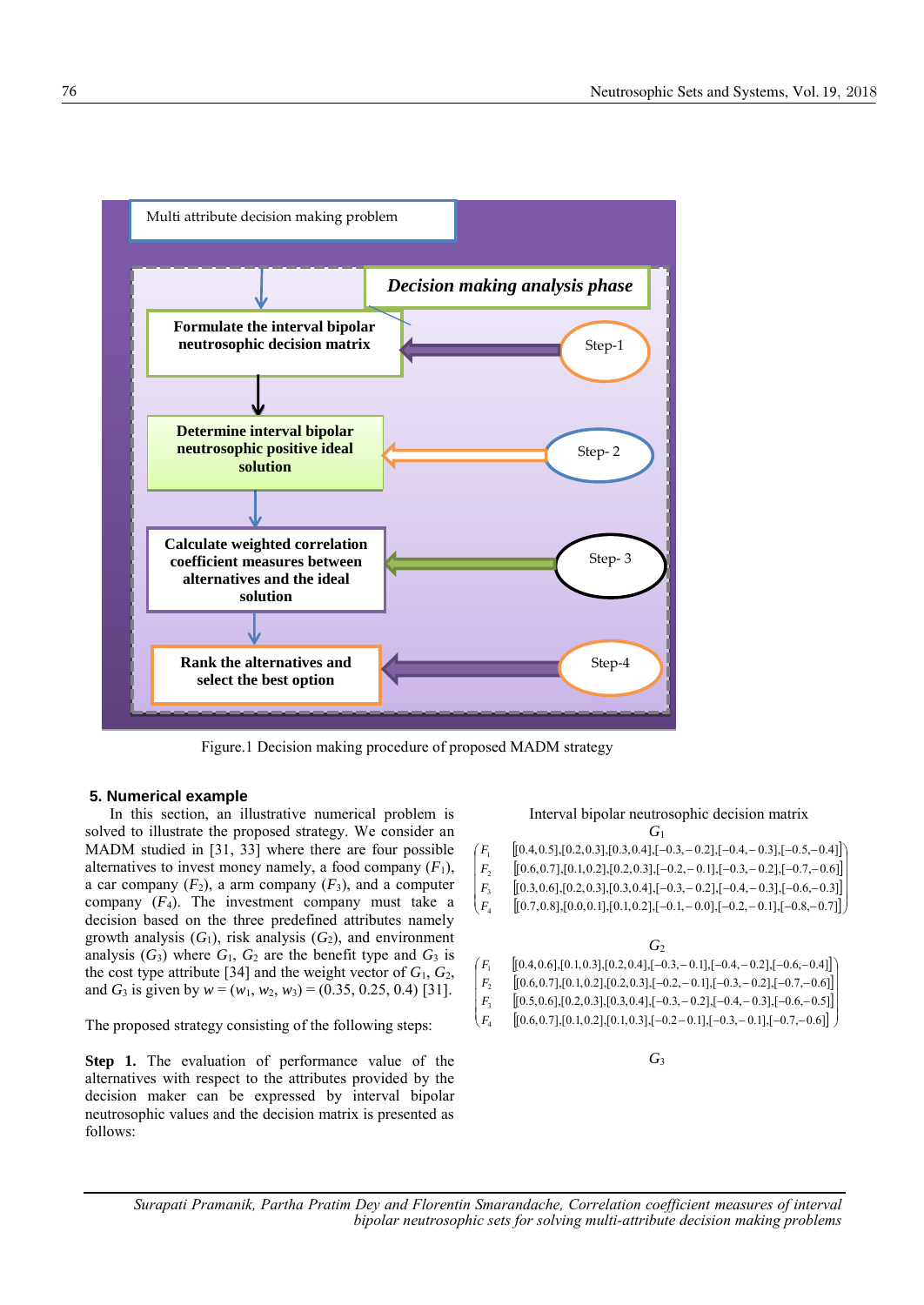$[0.7, 0.9]$ ,  $[0.2, 0.3]$ ,  $[0.4, 0.5]$ ,  $[-0.3, -0.2]$ ,  $[-0.5, -0.4]$ ,  $[-0.9, -0.7]$  $\begin{pmatrix} F_1 \\ - \end{pmatrix}$ 

- $[(0.3, 0.6], [0.3, 0.5], [0.8, 0.9], [-0.5, -0.3], [-0.9, -0.8], [-0.6, -0.3]]$  $\overline{\phantom{a}}$  $|F_{2}|$
- $\left[ \left[ 0.4, 0.5\right], \left[ 0.2, 0.4\right], \left[ 0.7, 0.9\right], \left[ -0.4, -0.2\right], \left[ -0.9, -0.7\right], \left[ -0.5, -0.4\right] \right]$  $\overline{\phantom{a}}$  $\left| \right. F_{3} \right|$
- $[(0.6, 0.7], [0.3, 0.4], [0.8, 0.9], [-0.4, -0.3], [-0.9, -0.8], [-0.7, -0.6]]$  $\big($   $F_{4}$ .

**Step 2.** Determine the IBN-PIS  $(Q^*)$  from interval bipolar neutrosophic decision matrix as follows:

 $[ c_1^{\dagger}, d_1^{\dagger}], [ e_1^{\dagger}, f_1^{\dagger}], [ g_1^{\dagger}, h_1^{\dagger}], [ r_1^{\dagger}, s_1^{\dagger} ] , [ t_1^{\dagger}, u_1^{\dagger}], [ v_1^{\dagger}, w_1^{\dagger} ]$   $c_1^+, d_1^+$ ],  $[e_1^+, f_1^+]$ ,  $[g_1^+, h_1^+]$ ,  $[r_1^-, s_1^-]$ ,  $[t_1^-, u_1^-]$ ,  $[v_1^-, w_1^-]$   $\succ$  $\{0.7, 0.8\}, [0.0, 0.1], [0.1, 0.2], [-0.3, -0.2], [-0.2, -0.1], [-0.2, -0.1],$ 0.5, -0.3];

 $\big\lbrack c_2^+,d_2^+ \rbrack, \vbrack e_2^+,f_2^+ \rbrack, \vbrack g_2^+,h_2^+ \rbrack, \vbrack r_2^-,s_2^- \rbrack, \vbrack t_2^-,u_2^- \rbrack, \vbrack v_2^-,w_2^- \rbrack \big\rbrack = 3$ 

[0.6, 0.7], [0.1, 0.2], [0.1, 0.3], [-0.3, -0.2], [-0.3, -0.1], [- 0.6, -0.4];

 $\big\lbrack c_3^+,d_3^+ \bigr\rbrack, [ e_3^+,f_3^+], [ g_3^+,h_3^+ ], [ r_3^-,s_3^- ] , [ t_3^-,u_3^- ], [ v_3^-,w_3^- ] \Big\rangle = \,$ 

[0.3, 0.5], [0.3, 0.5], [0.8, 0.9], [-0.3, -0.2], [-0.9, -0.8], [- 0.9, -0.7].

**Step 3.** The weighted correlation coefficient  $Cor_w(F_i, Q^*)$ between alternative  $F_i$  ( $i = 1, 2, ..., m$ ) and IBN-PIS  $Q^*$  is

obtained as given below.

 $R_w(F_1, Q^*)$  = 2.4465,  $R_w(F_1, F_1)$  = 2.585351,  $R_w(Q^*, Q^*)$  $= 2.850693, Cor_w(F_1, Q^*) = 0.331952,$ 

 $R_w$  (*F*<sub>2</sub>, *Q*<sup>\*</sup>) = 2.9205,  $R_w$  (*F*<sub>2</sub>, *F*<sub>2</sub>) = 2.905408,  $Cor_w$  (*F*<sub>2</sub>, *Q*<sup>\*</sup>)  $= 0.3526141,$ 

 $R_w$   $(F_3, Q^*)$  = 2.6625,  $Q_w$   $(F_3, F_3)$  = 2.701919,  $Cor_w$   $(F_3, F_3)$  $Q^*$ ) = 0.3456741,

 $R_w$  (*F*<sub>4</sub>, *Q*<sup>\*</sup>) = 3.098,  $Q_w$  (*F*<sub>4</sub>, *F*<sub>4</sub>) = 3.048081,  $Cor_w$  (*F*<sub>4</sub>, *Q*<sup>\*</sup>)  $= 0.3565369.$ 

We observe that  $Cor_w(F_4, Q^*)$  >  $Cor_w(F_2, Q^*)$  >  $Cor_w(F_3, Q^*)$  $Q^*$ ) >  $Cor_w(F_1, Q^*).$ 

**Step 4.** According to the weighted correlation coefficient values, the ranking order of the companies is presented as:  $F_4$  >  $F_2$  >  $F_3$  >  $F_1$ .

Hence, the most desirable investment company is *F*4.

In Fig 2. we represent the graphical representation of alternatives versus weighted correlation coefficient values.



Fig 2. Graphical representation of alternatives versus weighted correlation coefficient values.

Next, we compare the obtained results with the results of Mahmood et al. [31] and Pramanik et al. [33] in Table 1 where the weight vector of the attributes is  $w = (0.35, 0.25, ...)$ 0.4) [31]. We see that ranking orders of alternatives derived by the proposed strategy and the strategies discussed by Mahmood et al. [31] and Pramanik et al. [33] are different. We also observe that  $F_4$  is the best option obtained by the proposed strategy as well as the strategy discussed by Mahmood et al. [31] . However, Pramanik et al. [33] found that  $F_2$  is the most desirable alternative based on weighted cross entropy measure.

**Table 1.** The results derived from different strategies

| strategy             | Ranking results                     | <b>Best</b><br>choice |
|----------------------|-------------------------------------|-----------------------|
| The proposed         |                                     |                       |
| weighted correlation | $F_4 \succ F_2 \succ F_3 \succ F_1$ | $F_{4}$               |
| coefficient strategy |                                     |                       |
| Mahmood et al.'s     | $F_4 \succ F_1 \succ F_3 \succ F_2$ | $F_{A}$               |
| strategy $[31]$      |                                     |                       |
| Weighted cross       | $F_1 \prec F_3 \prec F_4 \prec F_2$ | $F_{2}$               |
| entropy measure [33] |                                     |                       |
|                      |                                     |                       |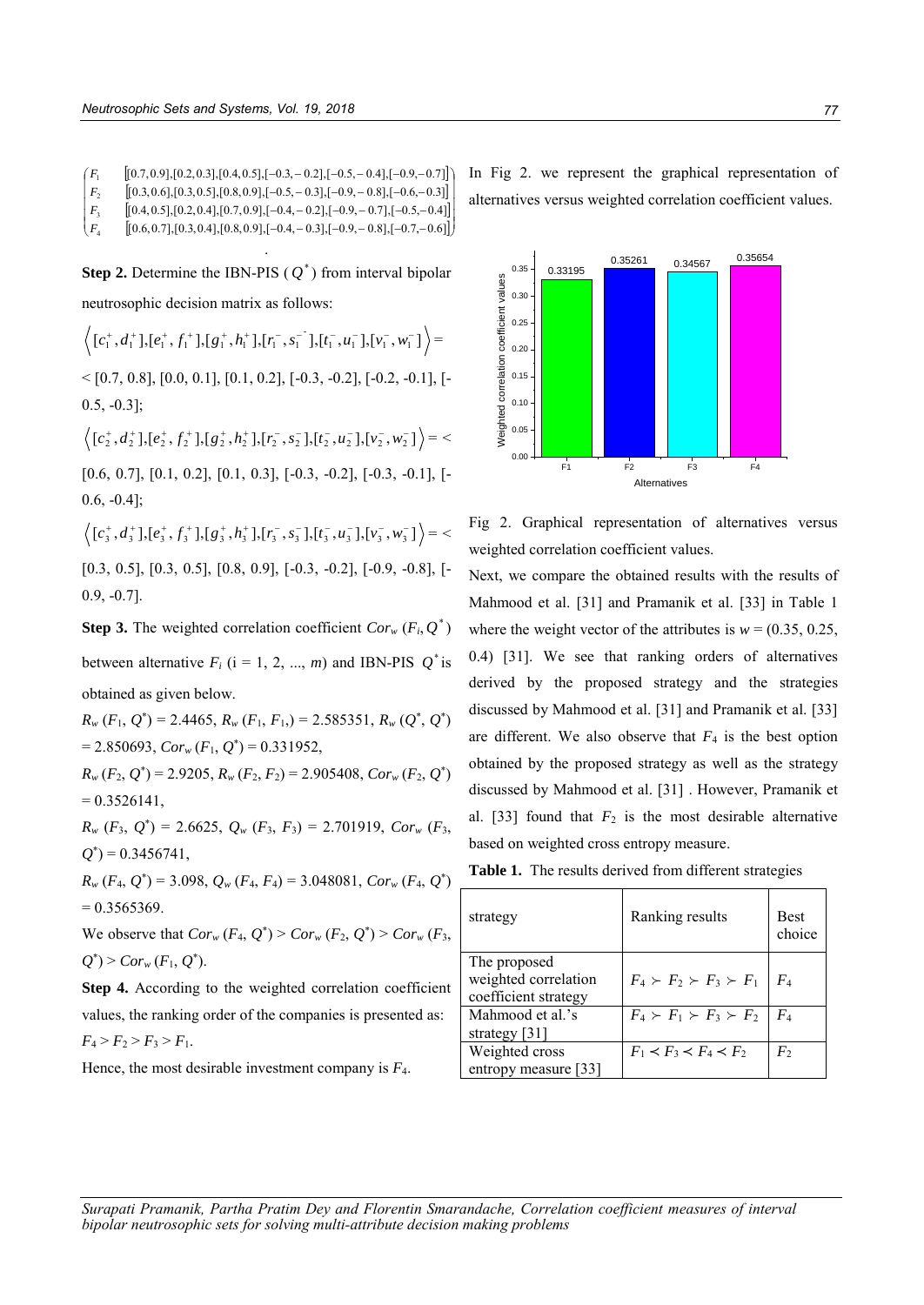## **6 Conclusion**

In the study, we have defined correlation coefficient and weighted correlation coefficient measures in interval bipolar neutrosophic environments and prove their basic properties. Using the proposed weighted correlation coefficient measure, we have developed a novel MADM strategy in interval bipolar neutrosophic environment. We have solved an investment problem with interval bipolar neutrosophic information. Comparison analysis with other existing strategies is presented to demonstrate the feasibility and applicability of the proposed strategy. We hope that the proposed correlation coefficient measures can be employed to tackle realistic multi attribute decision making problems such as clustering analysis [15], medical diagnosis [21], weaver selection [35-37], fault diagnosis [38], brick selection [39- 40], data mining [41], logistic centre location selection [42- 43], school selection [44], teacher selection [45-47], image processing, information fusion, etc. in interval bipolar neutrosophic environment. Using aggregation operators, the proposed strategy can be extended to multi attribute group decision making problem in interval bipolar neutrosophic set environment.

## **References**

.

- 1. F. Smarandache. A unifying field in logics: Neutrosophic logic. Neutrosophy, neutrosophic set, neutrosophic probability, and neutrosophic statistics. American Research Press, Rehoboth, 1998.
- 2. I. M. Hanafy, A. A. Salama, and K. M. Hahfouz. Correlation of neutrosophic data. International Refereed Journal of Engineering and Science, 1(2) (2012), 39-43.
- 3. I. M. Hanafy, A. A. Salama, and K. M. Hahfouz. Correlation coefficients of neutrosophic sets by centroid method. International Journal of Probability and Statistics, 2(1) (2013), 9-12.
- 4. J. Ye. Multicriteria decision-making method using the correlation coefficient under single-valued neutrosophic environment. International Journal of General Systems, 42(4) (2013), 386-394.
- 5. H. Wang, F. Smarandache, Y. Q. Zhang, and R. Sunderraman. Single valued neutrosophic sets. Multispace and Multistructure, 4 (2010), 410–413.
- 6. S. Broumi, and F. Smarandache. Correlation coefficient of interval neutrosophic set. Applied Mechanics and Materials, 436 (2013), 511-517.
- 7. H. Wang, F. Smarandache, Y. Q. Zhang, and R. Sunderraman. Interval neutrosophic sets and logic: theory and applications in computing, Hexis, Arizona, 2005.
- 8. I. M. Hanafy, A. A. Salama, O. M. Khaled, and K. M. Hahfouz. Correlation of neutrosophic sets in probability spaces. Journal of Applied Mathematics, Statistics and Informatics, 10(1) (2014), 45-62.
- 9. J. Ye. Improved correlation coefficients of single value neutrosophic sets and interval neutrosophic sets for multiple attribute decision making. Journal of Intelligent and Fuzzy Systems, 27(5), (2014), 2453-2462.
- 10. S. Broumi, and I. Deli. Correlation measure for neutrosophic refined sets and its application medical diagnosis. Palestine Journal of Mathematics, 3(1) (2014), 11-19.
- 11. F. Smarandache. *n* Valued refined neutrosophic logic and its application in physics. Progress in Physics, 4 (2013), 143-146.
- 12. P. Rajarajeswari, and N. Uma. Correlation measure for intuitionistic fuzzy multi sets. International Journal of Research in Engineering and Technology, 3(1) (2014), 611-617.
- 13. H. Zhang, P. Ji, J. Wang, and X. Chen. An improved weighted correlation coefficient based on integrated weight for interval neutrosophic sets and its application in multicriteria decision making problems. International Journal of Computational Intelligence Systems, 8(6) (2015). doi: 10.1080/18756891.2015.1099917.
- 14. F. Karaaslan. Correlation coefficient between possibility neutrosophic soft sets. Mathematics Science Letters, 5(1) (2016), 71-74.
- 15. F. Karaaslan. Correlation coefficient of single-valued neutrosophic refined soft sets and their applications in clustering analysis. Neural Computing and Applications, (2016). doi: 10.1007/s00521-016-2209-8.
- 16. R. Şahin, and P. Liu. Correlation coefficient of singlevalued neutrosophic hesitant fuzzy sets and their applications in decision making. Neural Computing and Applications, 28(6) 2017), 1387-1395.
- 17. C. Liu, and Y. Luo. Correlation coefficient for the intervalvalued neutrosophic hesitant fuzzy sets and its use in multiple-attribute decision making. In *3 rd International Conference on Engineering Technology and Application*, (*ICETA 2016*), (2016), 222-227.
- 18. P. D. Liu, and L. L. Shi. The generalized hybrid weighted average operator based on interval neutrosophic hesitant set and its application to multiple attribute decision making. Neural Computing and Applications, 26 (2015), 457-471.
- 19. J. Ye. Correlation coefficient between dynamic single valued neutrosophic multisets and its multiple attribute decision-making method. Information, 8 (2017), 1-9. doi: 10.3390/info8020041.
- 20. J. Ye. Multiple attribute decision making method using correlation coefficients of normal neutrosophic sets. Symmetry, 9 (2017), 1-10. doi.: 10.3390/sym9060080.
- 21. S. Pramanik, R. Roy, T. K. Roy, and F. Smarandache. Multi criteria decision making using correlation coefficient under rough neutrosophic environment. Neutrosophic Sets and Systems, 17 (2017), 29-36. doi: 10.5281/zenodo.1012237.
- 22. I. Deli, M. Ali, and F. Smarandache, Bipolar neutrosophic sets and their application based on multi-criteria decision making problems. In *International conference on advanced mechatronic systems (ICAMechS)* (IEEE, August, 2015), 249-254.
- 23. W. R. Zhang, Bipolar fuzzy sets and relations: a computational framework for cognitive modeling and multiagent decision analysis. In *Proc. of IEEE Conf*. (1994), 305-309. doi [10.1109/IJCF.1994.375115.](https://doi.org/10.1109/IJCF.1994.375115)
- 24. W. R. Zhang. Bipolar fuzzy sets, in *Proc. of the IEEE World Congress on Computational Science (FuzzIEEE)* (Anchorage, Alaska, 1998), 835-840. doi[:10.1109/FUZZY.1998.687599.](https://doi.org/10.1109/FUZZY.1998.687599)